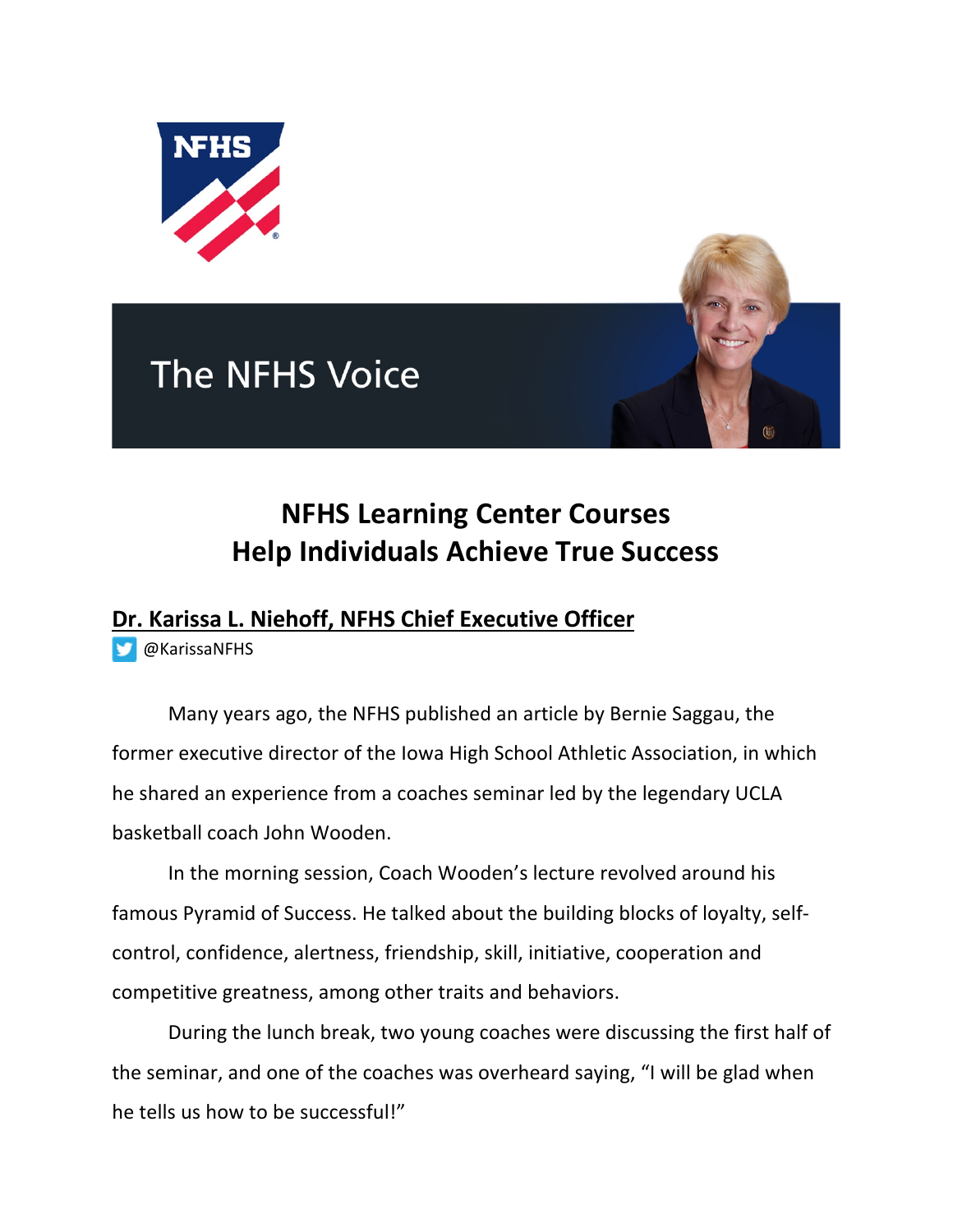Obviously, these young coaches had missed the message. They had expected Coach Wooden to diagram some plays that would help them become winners – victories, championships and fame. They failed to recognize that he was sharing the very tools that could have started them on the road to true success – changing the lives of young student-athletes.

This example of overemphasis on winning versus helping students to become successful individuals in life through sports and other activities illustrates the impetus for the NFHS starting its Coach Education Program in 2007. Beginning with two courses – Fundamentals of Coaching and First Aid for Coaches – it was the first and only education program designed exclusively for interscholastic coaches.

In announcing the program, Tim Flannery, the former NFHS assistant director who was responsible for starting the program, said, " . . . winning must take a lesser role to learning. If winning is the primary goal, it makes it impossible to achieve our purpose. Thus, the program was created in order for coaches to find the happy balance between winning and teaching."

And the response by individuals who want to keep winning in the proper perspective has been encouraging. Fifteen years later, the NFHS continues to help coaches and others involved in high school sports, performing arts and other activity programs through the online platform now known as the NFHS Learning Center.

The Learning Center (www.NFHSLearn.com) now offers about 90 courses, including more than 60 that are free, for students, coaches, athletic directors, school administrators, parents, officials, performing arts educators, music adjudicators and others involved in high school activity programs. Amazingly, more than 15 million courses have been taken since the inception of the program.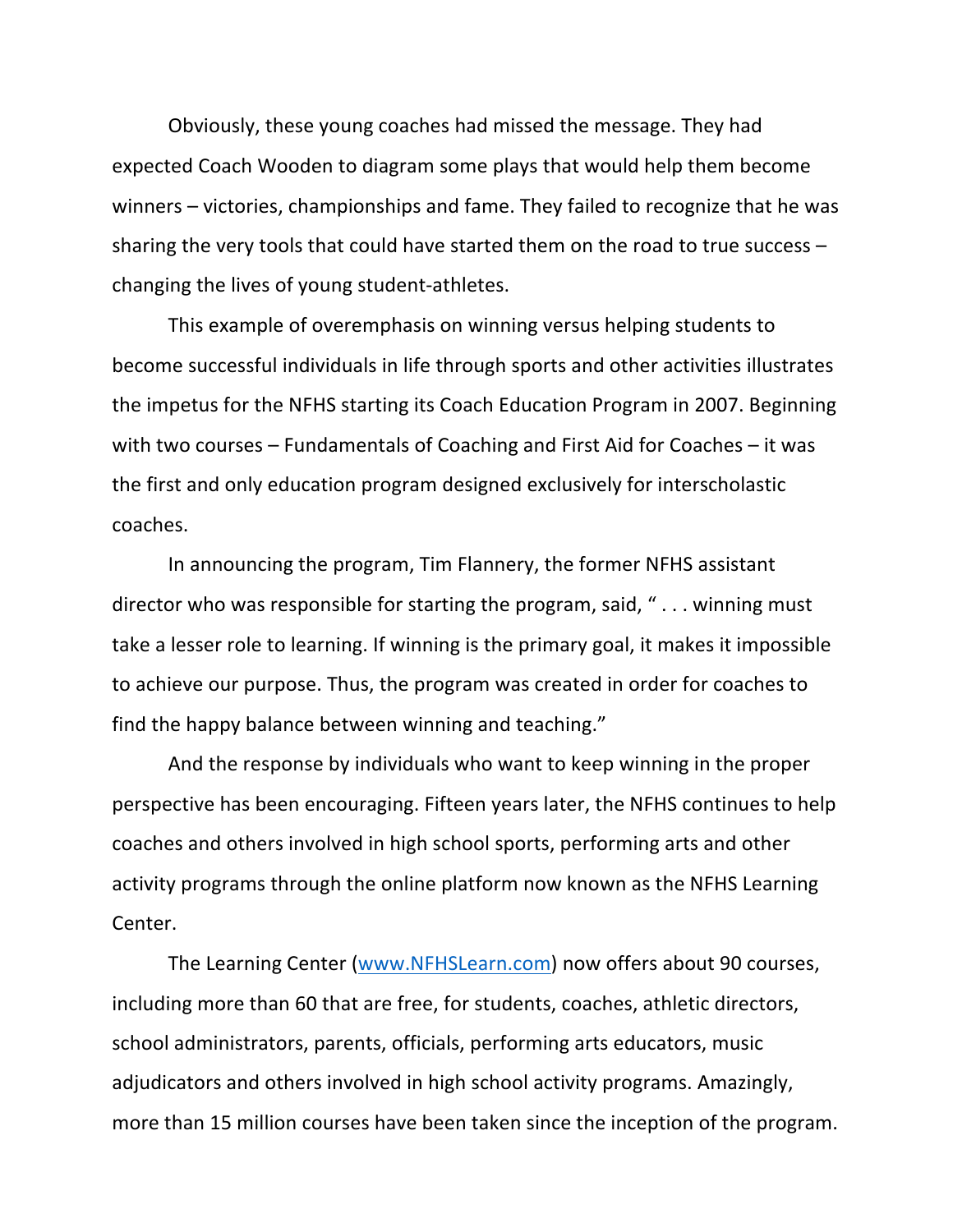Three years ago, the NFHS Honor Roll program was initiated as an incentive for schools to encourage their coaches to become involved in professional development. Coaches can take key courses that assist in their roles as teachercoaches. Since the implementation of the program, 120 schools in 17 states have taken advantage of this professional development opportunity for their coaches, including 96 schools earning Level 1 status, 16 with Level 2 and eight schools earning Level 3 status.

Last month, the three-level NFHS National Coach Credential was introduced, which is designed to keep high school coaches engaged in professional development throughout the year and has the same required online courses as the School Honor Roll program.

Coaches can become a NFHS Level 1 Coach by completing "Fundamentals of Coaching" along with three free courses: "Concussion in Sports," "Sudden Cardiac Arrest" and "Protecting Students from Abuse." When 90 percent of a school's coaches complete these courses, the school can earn Level 1 status through the School Honor Roll program. Additional courses are required to advance to Levels 2 and 3.

While the Learning Center's courses are directed primarily to those in interscholastic sports and activities, our outreach continues at the youth levels. Recently, American Youth Football, Inc. (AYF) announced it is requiring all coaches on its regional/national track (about 50,000) to take the new, free "Football Tackling" course on the Learning Center.

Our ongoing commitment to learning and professional development for individuals in high school activities has not gone unnoticed. Recently, the NFHS and its Learning Center earned accreditation by Cognia, which nationally recognizes schools and other education service providers that meet rigorous